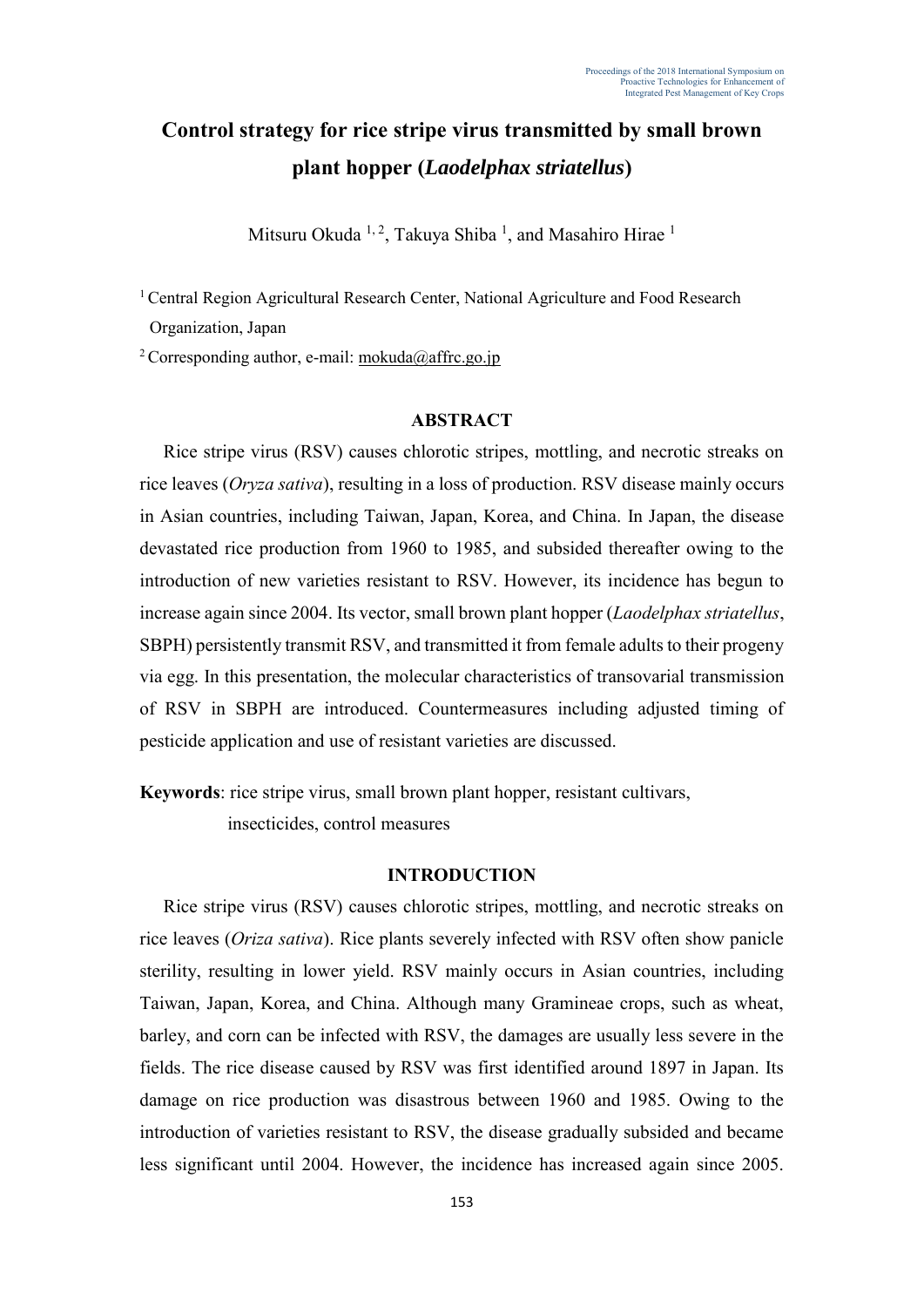According to the statistics reported by Japan Plant Protection Association, RSV affected more than 137,000 hectares of rice fields, which account for approximately 9% of the total cultivated area in Japan in 2015. Therefore, effective control measures are urgently needed.

According to the current taxonomy of International Committee on Taxonomy of Viruses, *Rice stripe virus* belongs to the *Tenuivirus* genus, the *Phenuiviridae* family. RSV genome consists of four single-stranded RNA molecules (RNA1 through RNA4), and seven genes are encoded in negative or ambisense orientation. RSV is persistently transmitted by the small brown plant hopper (*Laodelphax striatellus*, SBPH) and other planthoppers<sup>2</sup>. The virus propagates in the insect vectors and is transmitted from female adults to their progeny at the egg stage (transovarial transmission). Transovarial transmission of RSV is considered the main reason for the high viruliferous rate in nature, which makes the control of rice stripe disease more difficult. Understanding how RSV is maintained in SBPH and how RSV is transmitted to rice plants is crucial to developing effective control measures against this disease.

In our presentation, we would like to introduce the characteristics of transovarial transmission of RSV in SBPH, and control measures of RSV using resistant cultivars and the appropriate timing for the application of insecticides.

#### **Molecular characteristics of transovarial transmission of RSV in** *SBPH*

Under experimental conditions, the percentage of eggs exhibiting transovarial transmission was estimated to be greater than 90%<sup>5</sup>. The amount of RSV maintained through transovarial transmission was analyzed during the course of development and reproduction of SBPH. The expression of the RSV coat protein (CP) gene was measured by RT-qPCR as an estimate of RSV content in nymphs and adults of SBPH at various developmental stages. The 18S ribosome RNA gene of SBPH was chosen as the reference for relative quantification. Based on the relative CP expression levels, the amount of RSV did not differ significantly during the nymphal stage or between adult females of different ages although the amount of RSV tended to increase slightly as males became older. The average RSV content in males was 1.30 to 2.49 times that in females. These results indicated that RSV multiplies in synchrony with the multiplication of host cells during the nymphal stage, and the increase of RSV stopped or slowed after the insects reached the adult stage. Then, the amount of RSV in SBPH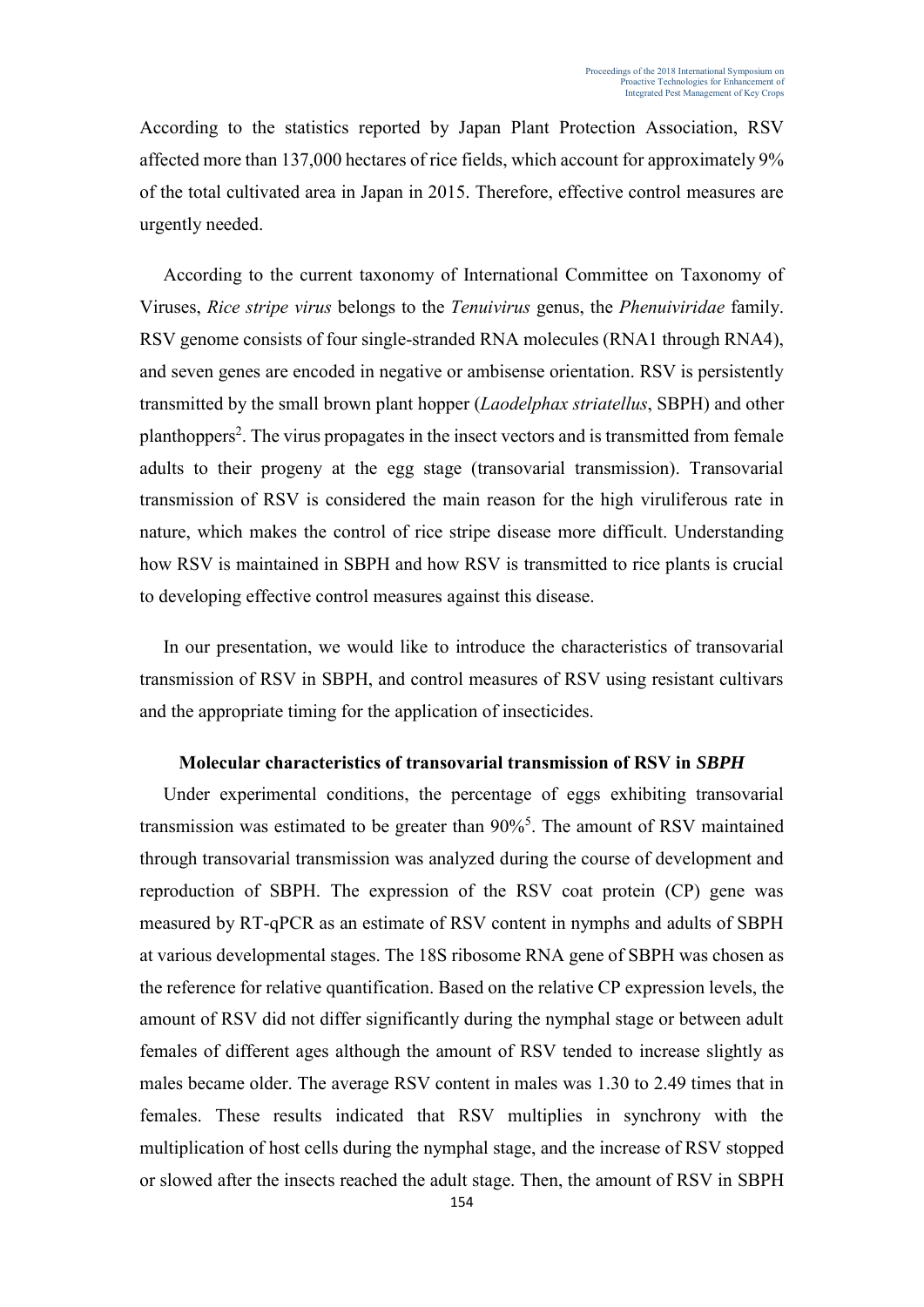female adults was compared between generations. The amount of RSV in three viruliferous females and their progenies was analyzed by RT-qPCR. The result indicated that RSV content did not differ significantly between parents and their progenies. (For full article of this study, see Okuda et al.  $2017<sup>3</sup>$ )

The viruliferous population of SBPH were grown on a susceptible rice cultivar Koshihikari and its near isogenic lines harboring RSV resistant gene(s), and examined whether these resistance traits affect the retainability of RSV in SBPH. The result showed the percentage of viruliferous insects was not significantly different among susceptible and resistant rice plants. Then, the transovarial transmission efficiency of SBPH grown on different hosts was examined for four generations. The percentages of viruliferous insects in the first generation grown on rice cv. Koshihikari, Asahino-yume (resistant to RSV), and wheat cv. Norin 60 were 50.0%, 46.8%, and 51.3%, respectively. The percentages decreased as generations progressed; however, the transovarial transmission efficiency was not significantly different between susceptible and resistant rice cultivars or between rice and wheat. These results indicated that the resistant properties of rice cultivars have no direct effect on the retainability of RSV in SBPH.

### **Control using resistant varieties**

Rice cultivars resistant to viruses are widely used to minimize the damage due to virus infection<sup>1</sup>. Screening of RSV resistant rice varieties was initiated in the early 1960s, and the results showed a high level of resistance in some Indica type rice varieties and Japanese upland rice varieties<sup>7</sup>. A resistance gene (*Stvb-i*) was identified in an Indica-type rice cultivar Modan. Through breeding programs, *Stvb-i* gene was successfully introduced to develop resistant cultivars, which effectively control RSV disease in some areas in Japan. Currently, molecular marker-assisted selective breeding for *Stvb-i* made it possible to accelerate the development of new varieties. Introduction of *Stvb-i* into susceptible rice cultivars, Aichinokaori and Hatsushimo (designated as Aichinokaori SBL and Hatsushimo SBL), which replaced the original cultivars contributed to the reduction of pesticide usage and provide stable productions.

However, owing to the preference of Japanese consumers, some old varieties, which are not resistant to RSV, are still in use. Particularly Koshihikari, which was registered in 1956, still accounts for more than 36% of the total rice production for 2016 in Japan. A near-isogenic cultivar of Koshihikari was developed by introducing RSV resistant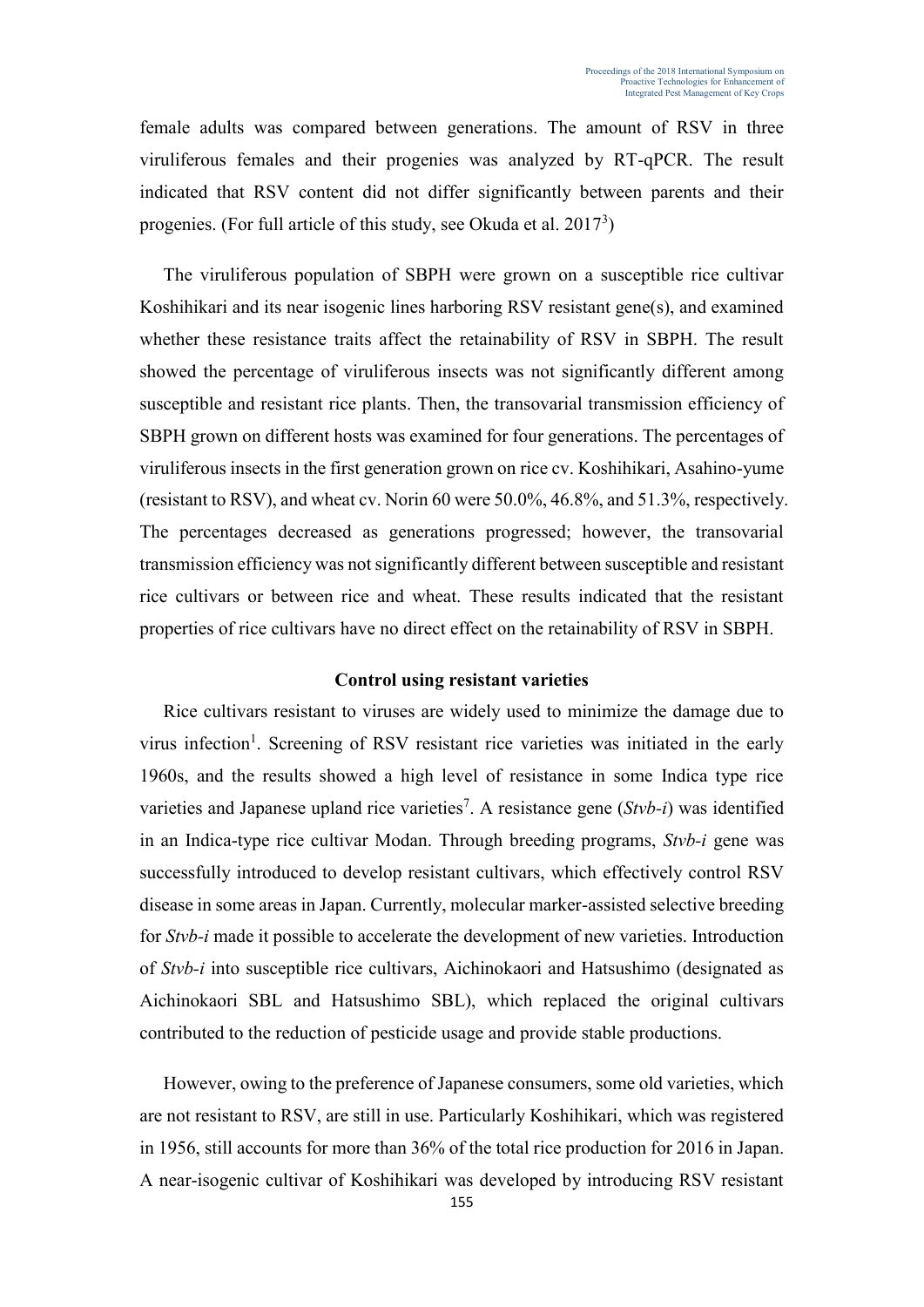genes, Stva and Stvb, originated from Japanese upland rice, Kanto72 and registered as Koshihikari Kinchushi SBL1 (SBL1) in 2012. In 2016 and 2017, SBL1 was grown in a district heavily affected with RSV in Ibaraki Prefecture to examine its practical readiness in the field. The result showed the RSV infection rate of SBL1 was less than 1% while that of Koshihikari grown in an adjacent field reached 100% at the end of the cultivation period. Now we are soliciting farmers who can engage on a large-scale trial of SBL1 cultivation.

## **Control using chemical insecticides**

It has been reported that diseases caused by insect-borne viruses can be effectively decreased by the identification of the emergence of their vectors and timely application of insecticides. As for RSV, it would be possible to reduce the damage by elucidating multiple factors based on virus transmission and the occurrence ecology of vectors to control them at the optimal timing. We have studied how the RSV causes damage and spreads within paddy fields. Our investigations revealed that in a rice producing area in Ibaraki Prefecture, in central Japan, diseased plants start to appear in mid-June to early July, and from which the disease spreads from affected plants to adjacent plants throughout the season. This suggests that RSV viruliferous SBPH enters paddy fields, where they infect plants and lay eggs. Subsequently, hatched viruliferous nymphs transmit RSV to surrounding plants, thereby rapidly spreading the disease. Our analysis of the damage caused by RSV showed that the earlier the onset of disease, the more extensive damage cause due to a reduced number of healthy panicles. This suggests that to reduce damage caused by RSV, it is necessary to ensure the growth of a sufficient number of healthy panicles by controlling the vector insect during the crop's early growth stage. To be most effective, pest control efforts should be timed to target either the first-generation adults that colonize the paddy fields or the second-generation nymphs and adults that cause the rapid increase in the number of diseased plants within a field. (For full article of this study, see Shiba et al.  $2017<sup>4</sup>$ )

The timing of SBPH emergence can be precisely estimated using a prediction program based on the total effective temperature for SBPH, which is provided by Japan Plant Protection Association*.* Insecticide application such as silafluofen at 100 ppm timed for the emergence of the second-generation nymph resulted in effective suppression of the disease<sup>6</sup>. To make the prediction more precise, we are developing a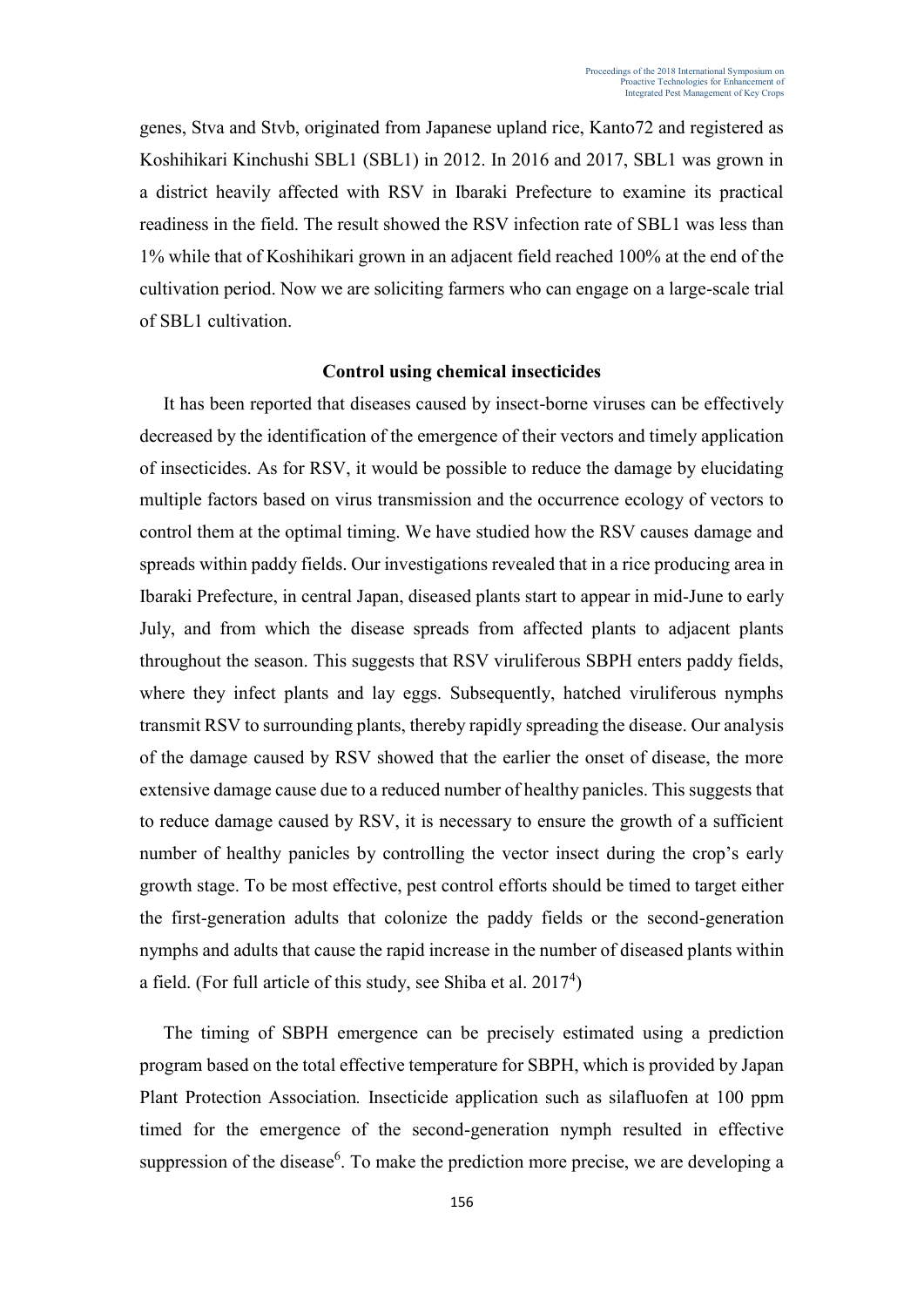new program based on the total effective temperature and the Agro-Meteorological Grid Square Data System to predict the emergence of SBPH in a one square km spatial resolution. We hope this program will help farmers to obtain the optimal control measure of RSV diseases.

# **LITETATURE CITED**

- 1. Fargette, D., Ghesquière, A., Albar, L., Thresh, J. M. 2006. Virus resistance in rice. In Natural Resistance Mechanisms of Plants to Viruses, ed. By G. Loebenstein, J. P. Carr J. P. (Springer, Dordrecht, the Netherland), pp. 431–446.
- 2. Hibino, H., Insect-borne viruses of rice. 1990. Adv. Dis. Vector Res. 6, 209–241
- 3. Okuda, M., Shiba, T., Hirae, M. 2017 Quantitative analysis of Rice stripe virus in a transovarial transmission cycle during the development and reproduction of its vector, *Laodelphax striatellus*. Virus Genes 53:898-905.
- 4. Shiba, T., Hirae, M., Hayano-Saito, Y., Ohto, Y., Uematsu, H., Sugiyama, A., Okuda, M. 2017. Spread and yield loss mechanisms of rice stripe disease in rice paddies. Crop protect. 217:211-217.
- 5. Shinkai, A. 1962. Studies on insect transmission of rice virus diseases. Bull. Nat. Inst. Agric. Sci. Ser. C 14, 1–112 (in Japanese).
- 6. Suwa, N., Kitamura, M., Nishimiya, S. 2017. Optimum insecticide application period in paddy dield for small brown planthopper, *Laodelphax striatellus* to control rice stripe disease. Ann. Rep. Kanto-Tosan Plant Prot. Soc.64:73-76 (in Japanese).
- 7. Washio, O., Ezuka, A., Sakurai, Y., Toriyama, K. 1967. Studies on the breeding of rice varieties resistant to stripe disease: I. Varietal difference in resistance to stripe disease. Japan. J. Breeding 17:91-98.